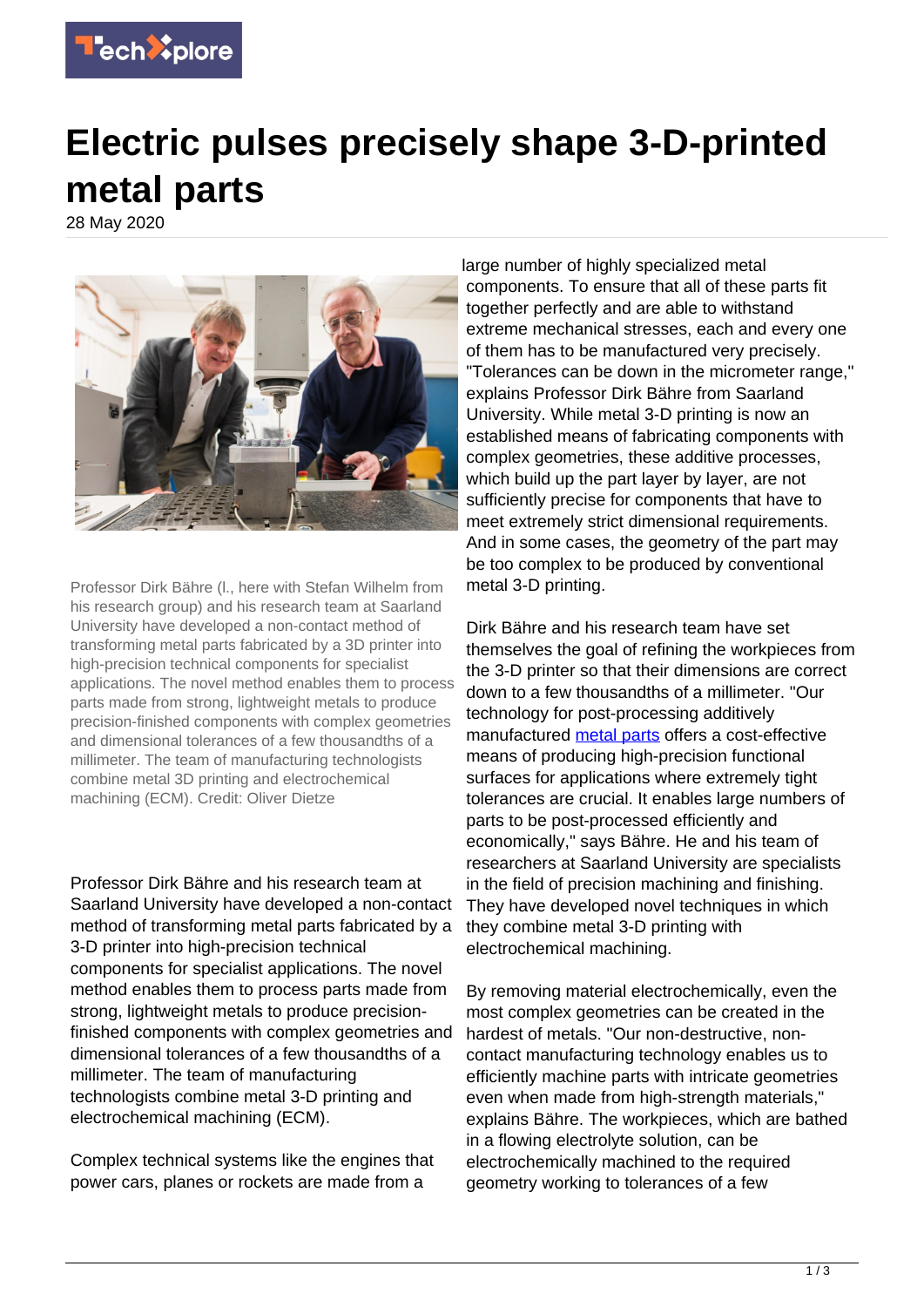

thousandths of a millimeter—without any mechanicabrecise measurements and detailed analyses. As a contact and without imparting any mechanical stresses to the workpiece. All the engineers need is tuning the manufacturing process and tailoring the a source of electrical power. A high electric current flows between a tool (the cathode) and the conductive workpiece (the anode), which has been produced in a 3-D printing process. The workpiece is immersed in a conducting fluid (the electrolyte), which is simply an aqueous salt solution. The electrochemical machining process causes minute particles of metals to be removed from the surface of the workpiece. The metal atoms on the surface of the workpiece enter the solution as positively charged metal ions enabling the workpiece to very precisely attain the required geometric form. "By adjusting the duration of the current pulses and the vibration of the tool, we can remove surface material very uniformly leaving particularly smooth surfaces and achieving high dimensional precision," says Bähre.

The researchers rigorously examine not only the metals used, such as aluminum, titanium or steel alloys, but also the individual process steps involved. "Optimizing post-processing requires a thorough understanding of both the material and the process. We need to know, for example, exactly what happened to the metal during the preceding 3-D printing stage. That's why we carefully study the microstructure of the metal produced in the 3-D printing process. By meticulously examining both process technology and material behavior, we can improve and optimize the electrochemical methods in order to obtain even smoother surfaces or more complex geometries at even higher levels of precision," explains Dirk Bähre.

The team carries out a large number of experiments in which they first fabricate the [metal](https://techxplore.com/tags/metal/) part using 3-D printing technology and then determine how the subsequent electrochemical machining stage can be optimized to yield the required results. "We examine in detail how the different material and process parameters interact and then determine how the overall production process should be configured," explains Bähre. In some cases, for instance, the order in which the process steps are performed proves to be critical. The researchers conduct a systematic analysis of all the influencing parameters, performing highly-

result, the engineers have numerous means of fineprocess parameters to meet application requirements.

Provided by Saarland University